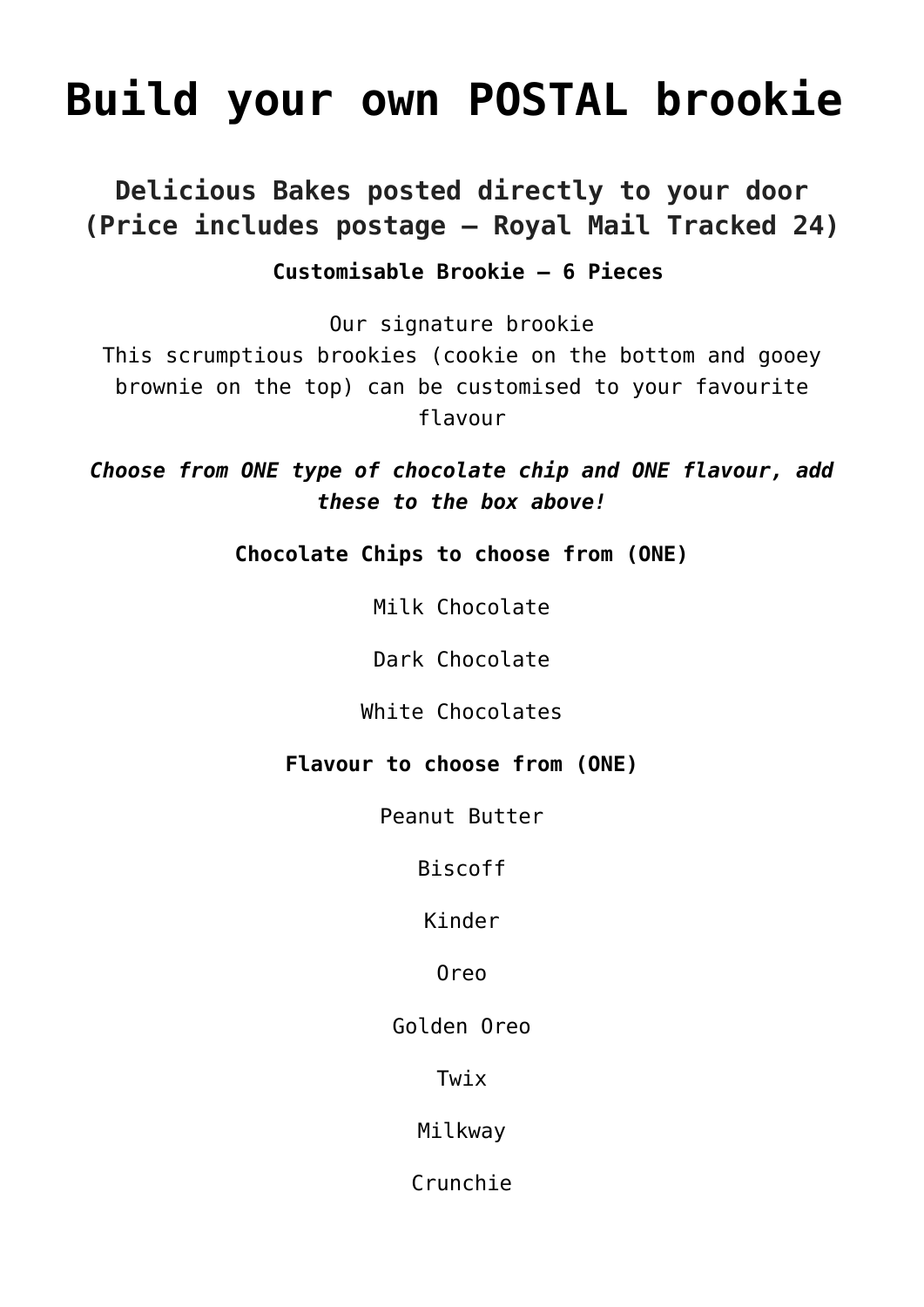### **Serves 6 (could easily be cut into 12)**

Available to be delivered to your door

### **ALLERGY ADVICE**

 $\Box$ Our products are made in a kitchen with allergens  $-$  Contains **cereals** containing **Gluten**, **Milk, Eggs, Peanuts, Nuts, Sesame, Wheat, Soya, Barley, Butter.**

Sarah J Thomas Bakes products are not suitable for people with allergies or special dietary requirements.

#### **How to order**

*You need to allow 3 days from order to dispatch, it will be sent Royal Mail tracked 24, note no dispatches will be made on a Saturday or Sunday.*

# **[Build your own POSTAL](https://www.sarahjthomas.com/product/build-your-own-postal-brownies/) [brownies](https://www.sarahjthomas.com/product/build-your-own-postal-brownies/)**

**Delicious Bakes posted directly to your door (Price includes postage – Royal Mail Tracked 24)**

 **Customisable Chocolate Brownie – 6 Pieces**

Our signature gooey milk & dark chocolate brownies This scrumptious double chocolate brownie can be customised to your favourite flavour

*Choose from ONE type of chocolate chip and ONE flavour, add these to the box above!*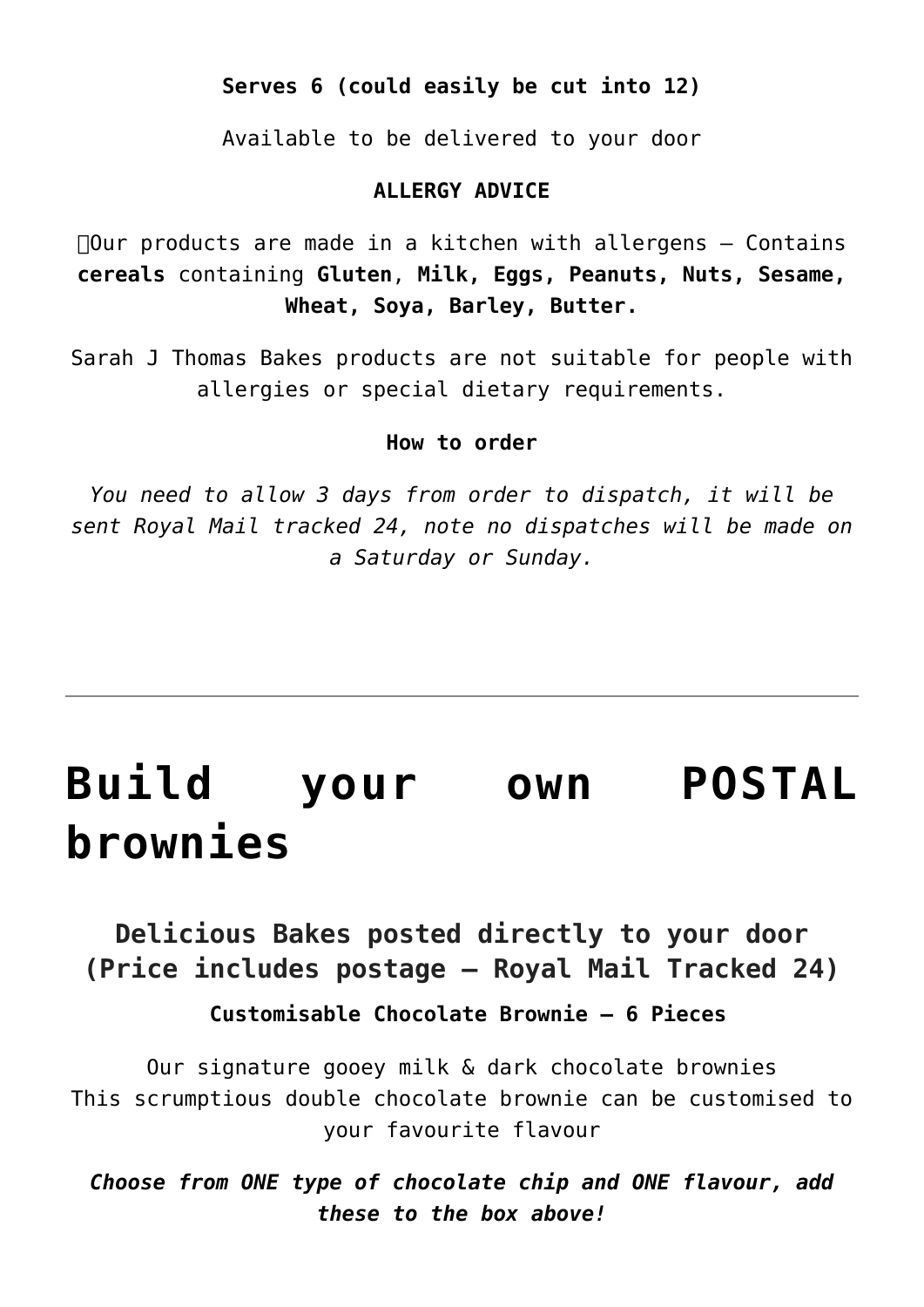**Chocolate Chips to choose from (ONE)**

Milk Chocolate

Dark Chocolate

White Chocolates

### **Flavour to choose from (ONE)**

Peanut Butter

Biscoff

Kinder

Oreo

Golden Oreo

Twix

Milkway

Crunchie

No additional flavour

### **Serves 6 (could easily be cut into 12)**

Available to be delivered to your door

### **ALLERGY ADVICE**

 $\Box$ Our products are made in a kitchen with allergens  $-$  Contains **cereals** containing **Gluten**, **Milk, Eggs, Peanuts, Nuts, Sesame, Wheat, Soya, Barley, Butter.**

Sarah J Thomas Bakes products are not suitable for people with allergies or special dietary requirements.

**How to order**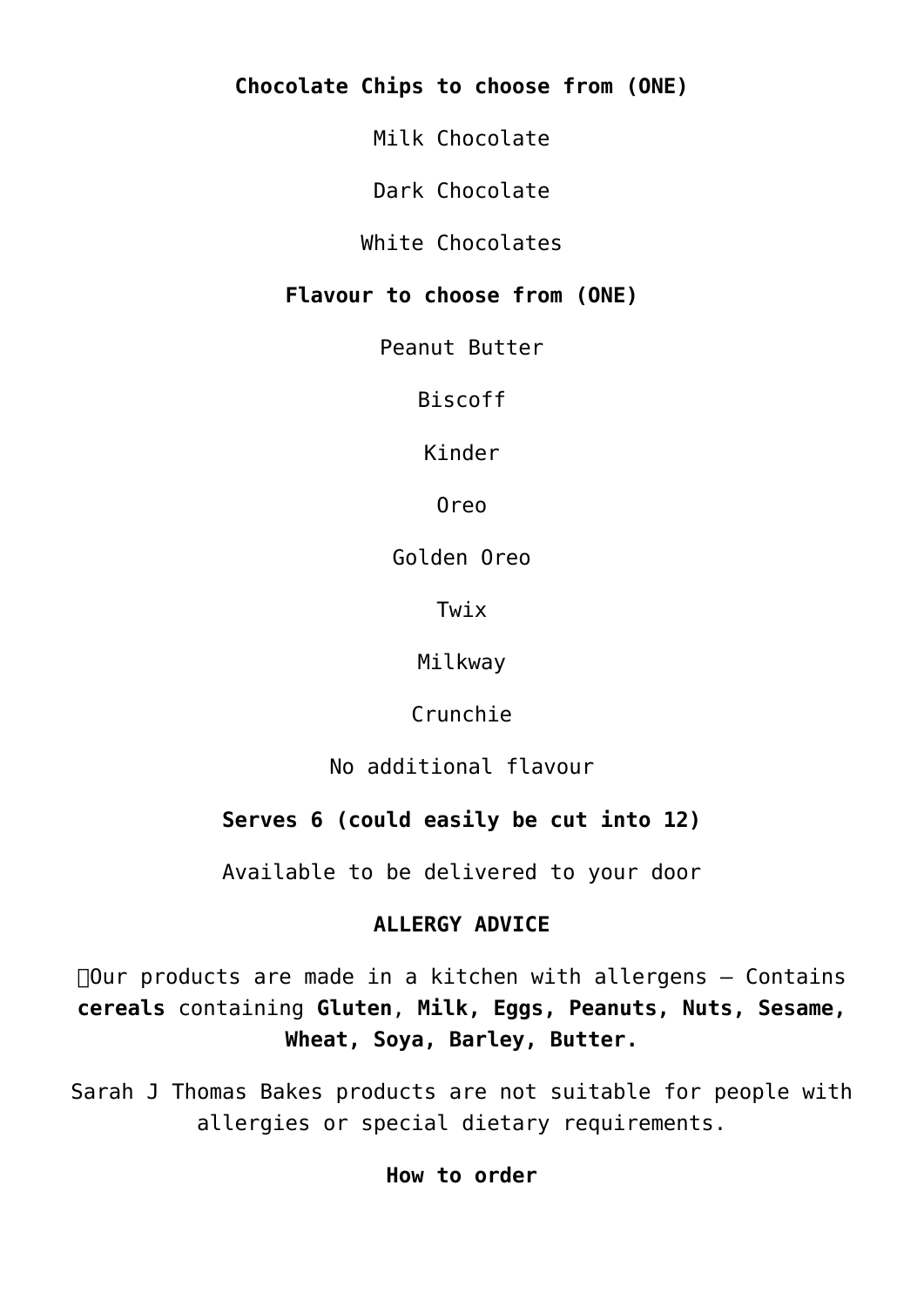*You need to allow 3 days from order to dispatch, it will be sent Royal Mail tracked 24, note no dispatches will be made on a Saturday or Sunday.*

### **[Build your own POSTAL Cookie](https://www.sarahjthomas.com/product/build-your-own-postal-cookie/)**

**Delicious Bakes posted directly to your door (Price includes postage – Royal Mail Tracked 24)**

 **Customisable Cookies – 6 Pieces**

Our signature cookies

This scrumptious cookies can be customised to your favourite flavour

*Choose from ONE type of chocolate chip and ONE flavour, add these to the box above!*

**Chocolate Chips to choose from (ONE)**

Milk Chocolate

Dark Chocolate

White Chocolates

**Flavour to choose from (ONE)**

Peanut Butter

Biscoff

Kinder

Oreo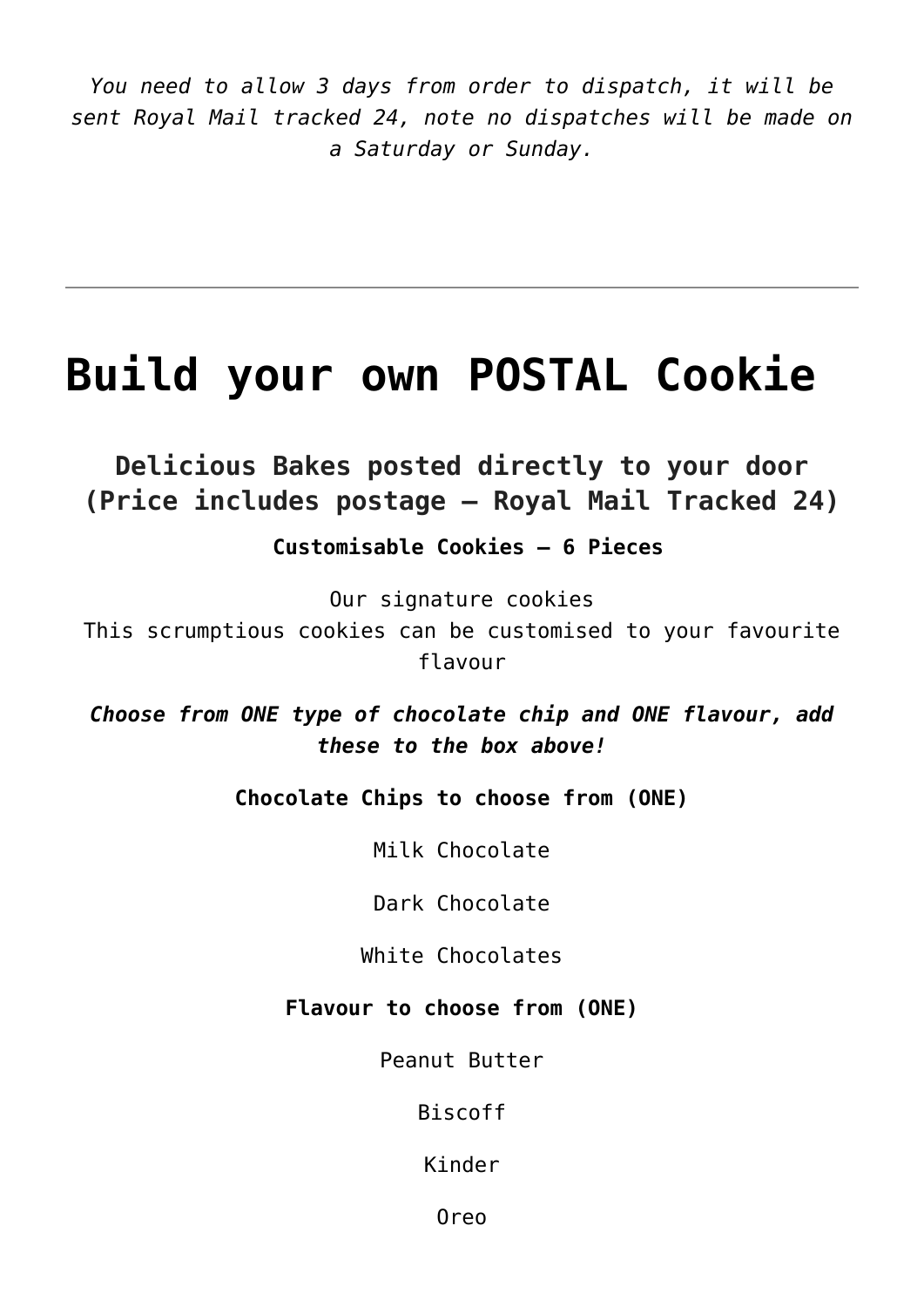Golden Oreo

Twix

Milkway

Crunchie

Jazzies

### **Serves 6**

Available to be delivered to your door

### **ALLERGY ADVICE**

 $\Box$ Our products are made in a kitchen with allergens  $-$  Contains **cereals** containing **Gluten**, **Milk, Eggs, Peanuts, Nuts, Sesame, Wheat, Soya, Barley, Butter.**

Sarah J Thomas Bakes products are not suitable for people with allergies or special dietary requirements.

### **How to order**

*You need to allow 3 days from order to dispatch, it will be sent Royal Mail tracked 24, note no dispatches will be made on a Saturday or Sunday.*

# **[Build your own POSTAL cookie](https://www.sarahjthomas.com/product/build-your-own-postal-cookie-bar/) [bar](https://www.sarahjthomas.com/product/build-your-own-postal-cookie-bar/)**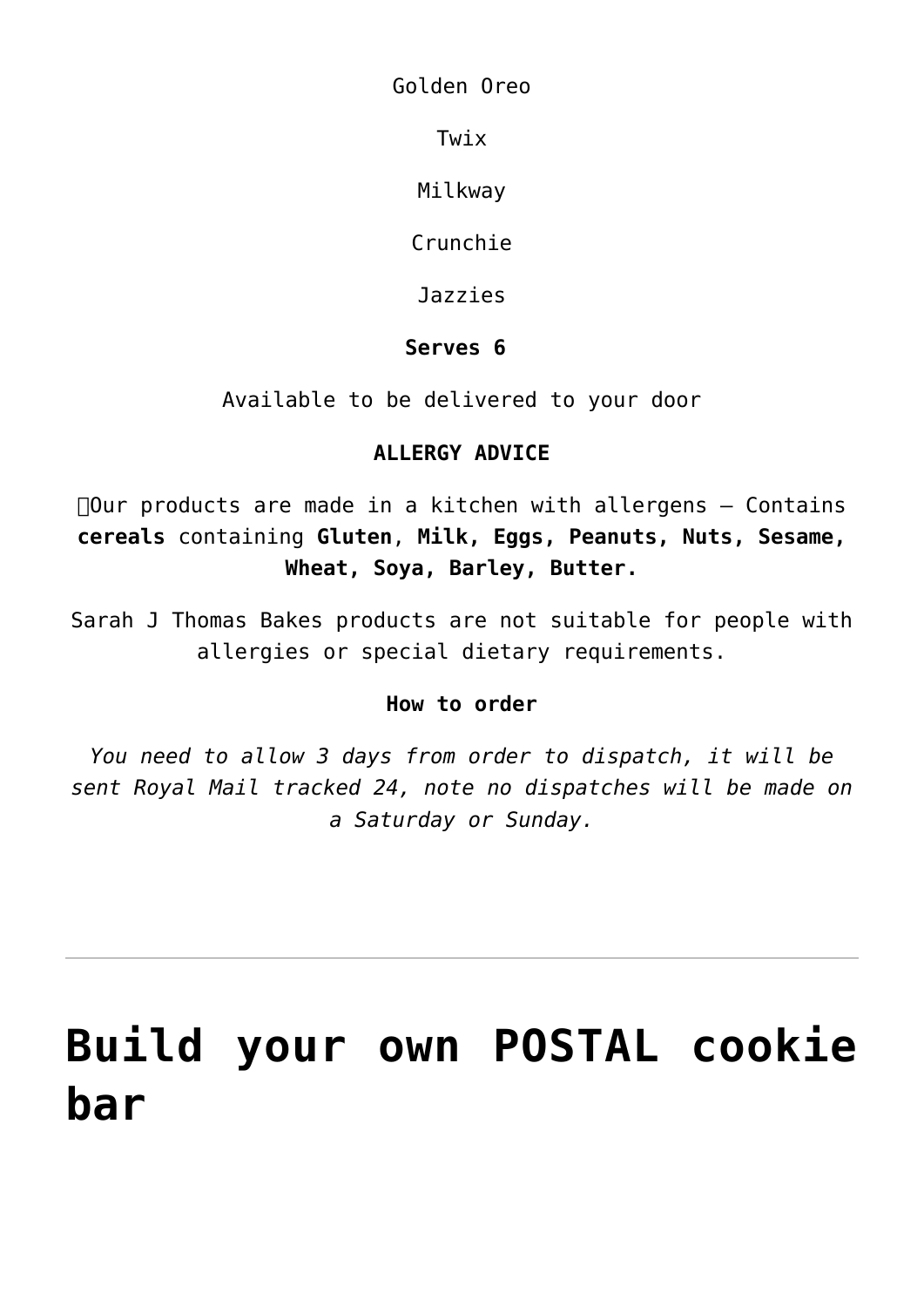### **Delicious Bakes posted directly to your door (Price includes postage – Royal Mail Tracked 24)**

 **Customisable cookie bar – 6 Pieces**

Our signature cookie bar This scrumptious cookie bar can be customised to your favourite flavour

*Choose from ONE type of chocolate chip and ONE flavour, add these to the box above!*

**Chocolate Chips to choose from (ONE)**

Milk Chocolate

Dark Chocolate

White Chocolates

#### **Flavour to choose from (ONE)**

Peanut Butter

Biscoff

Kinder

Oreo

Golden Oreo

Twix

Milkway

Crunchie

**Serves 6 (could easily be cut into 12)**

Available to be delivered to your door

**ALLERGY ADVICE**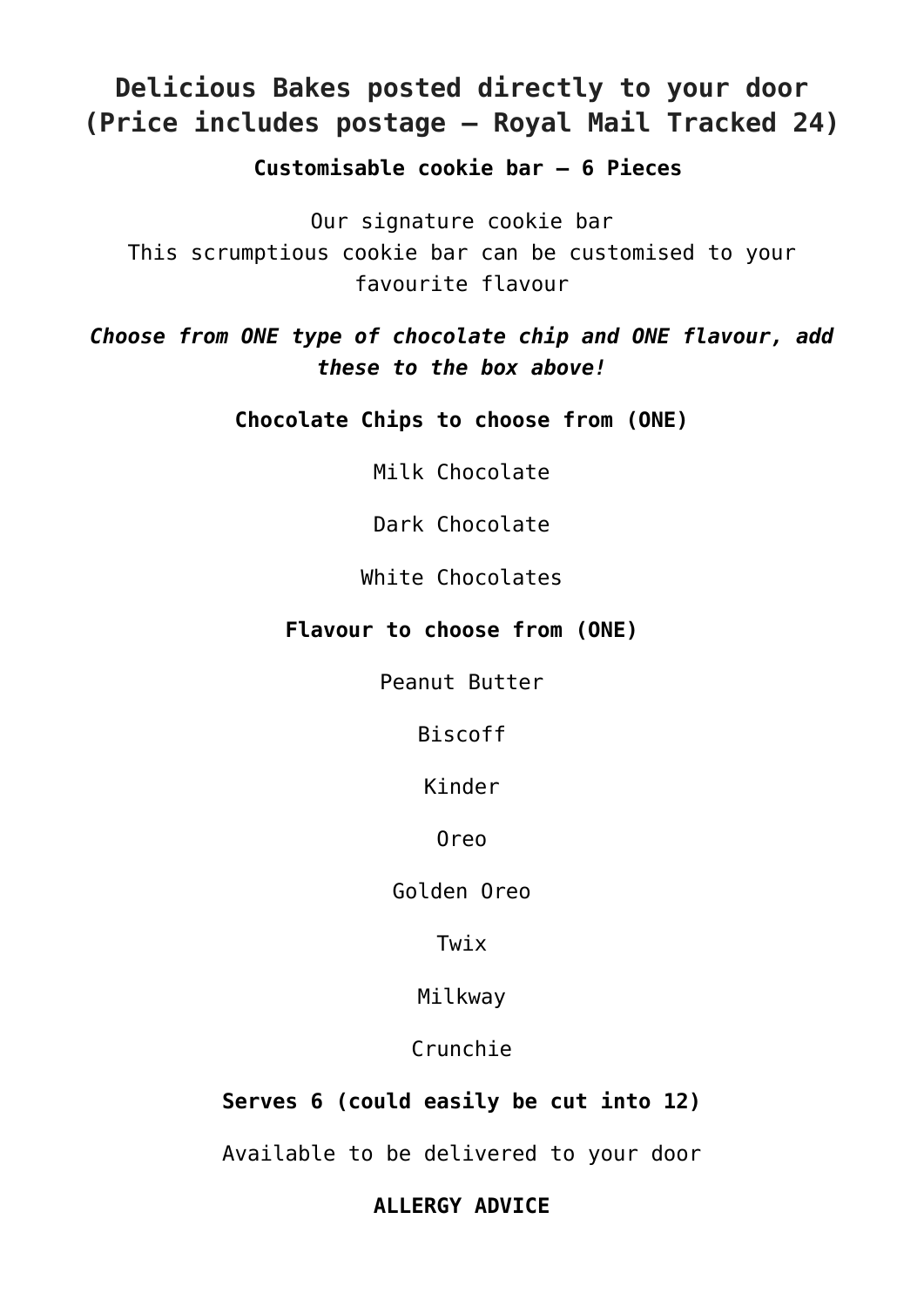$\Box$ Our products are made in a kitchen with allergens  $-$  Contains **cereals** containing **Gluten**, **Milk, Eggs, Peanuts, Nuts, Sesame, Wheat, Soya, Barley, Butter.**

Sarah J Thomas Bakes products are not suitable for people with allergies or special dietary requirements.

#### **How to order**

*You need to allow 3 days from order to dispatch, it will be sent Royal Mail tracked 24, note no dispatches will be made on a Saturday or Sunday.*

# **[Build your own POSTAL Cookie](https://www.sarahjthomas.com/product/build-your-own-postal-cookie-cups/) [Cups](https://www.sarahjthomas.com/product/build-your-own-postal-cookie-cups/)**

### **Delicious Bakes posted directly to your door (Price includes postage – Royal Mail Tracked 24)**

 **Customisable Cookie Cups – 6 Pieces**

Our signature cookie cups This scrumptious cookie cups can be customised to your favourite flavour

*Choose from ONE type of chocolate chip and ONE flavour, add these to the box above!*

**Chocolate Chips to choose from (ONE)**

Milk Chocolate

Dark Chocolate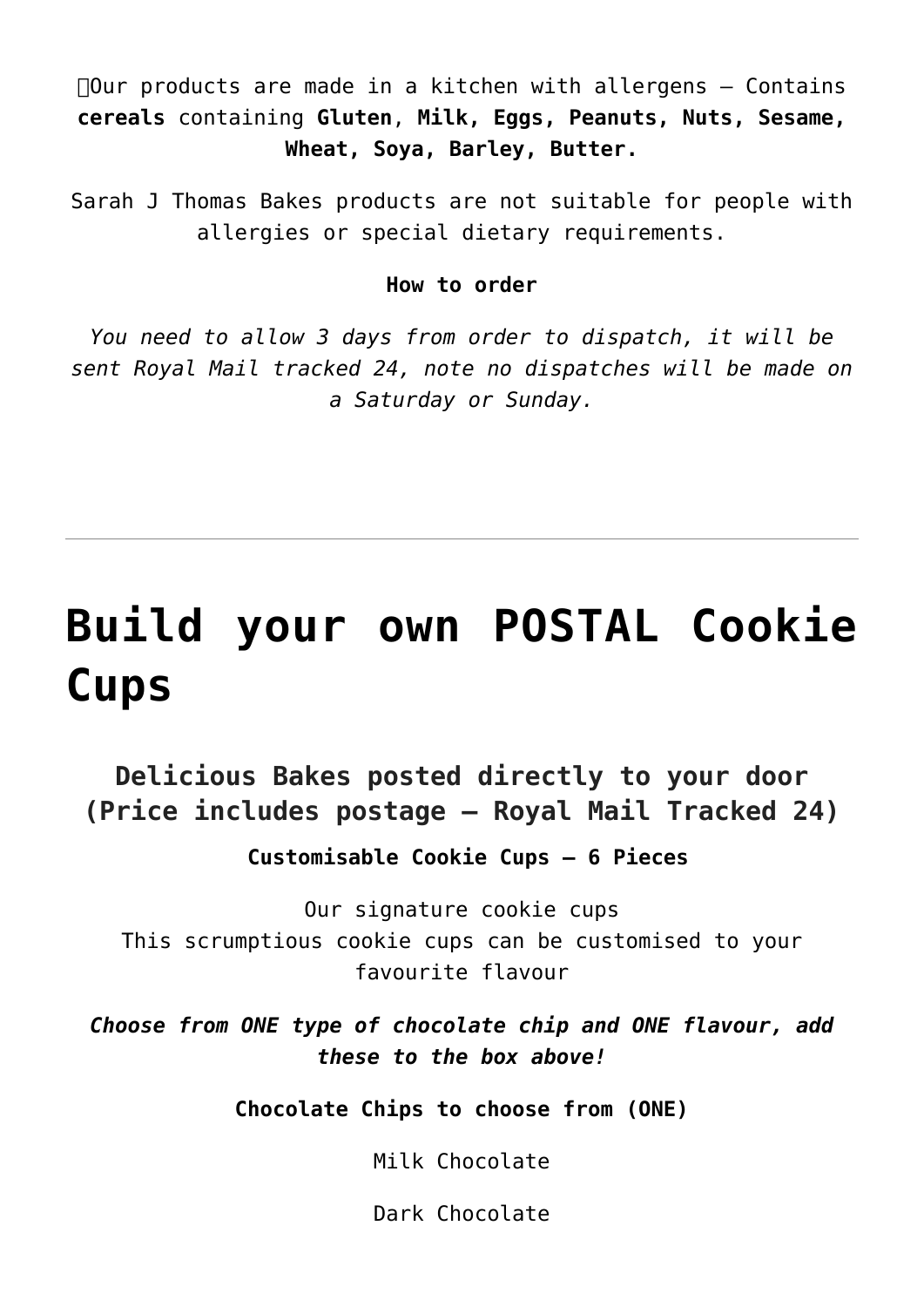White Chocolates

### **Flavour to choose from (ONE)**

Peanut Butter

Biscoff

Kinder

Oreo

Golden Oreo

Twix

Milkway

Crunchie

### **Serves 6**

Available to be delivered to your door

### **ALLERGY ADVICE**

 $\Box$ Our products are made in a kitchen with allergens  $-$  Contains **cereals** containing **Gluten**, **Milk, Eggs, Peanuts, Nuts, Sesame, Wheat, Soya, Barley, Butter.**

Sarah J Thomas Bakes products are not suitable for people with allergies or special dietary requirements.

#### **How to order**

*You need to allow 3 days from order to dispatch, it will be sent Royal Mail tracked 24, note no dispatches will be made on a Saturday or Sunday.*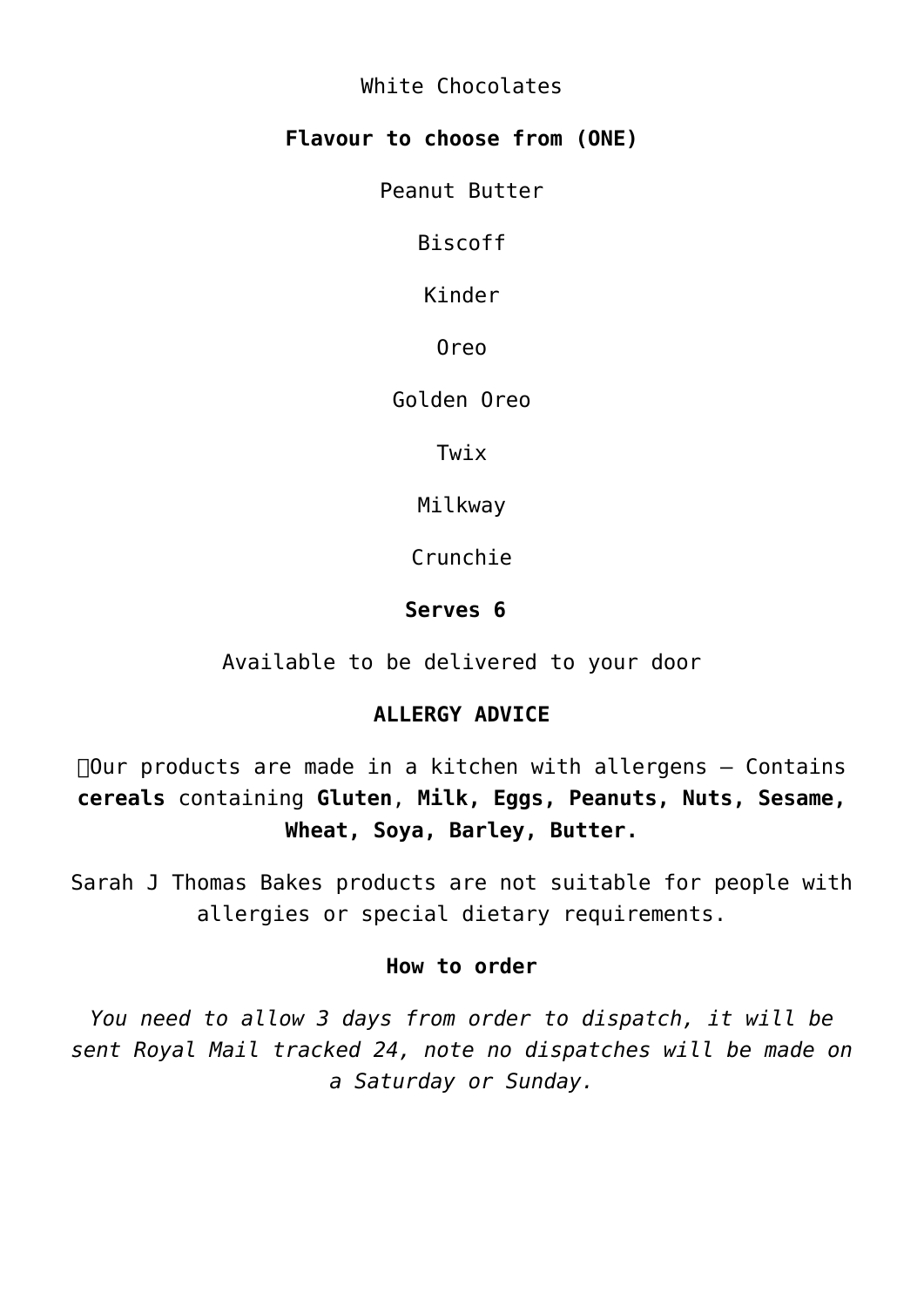# **[Build your own POSTAL cookie](https://www.sarahjthomas.com/product/build-your-own-postal-cookie-pie/) [pie](https://www.sarahjthomas.com/product/build-your-own-postal-cookie-pie/)**

**Delicious Bakes posted directly to your door (Price includes postage – Royal Mail Tracked 24)**

 **Customisable cookie pie – 8 Pieces**

Our signature double layer cookie pie This scrumptious cookie pie can be customised to your favourite flavour

*Choose from ONE type of chocolate chip and ONE flavour, add these to the box above!*

**Chocolate Chips to choose from (ONE)**

Milk Chocolate

Dark Chocolate

White Chocolates

**Flavour to choose from (ONE)**

Peanut Butter

Biscoff

Kinder

Oreo

Golden Oreo

Gold bar